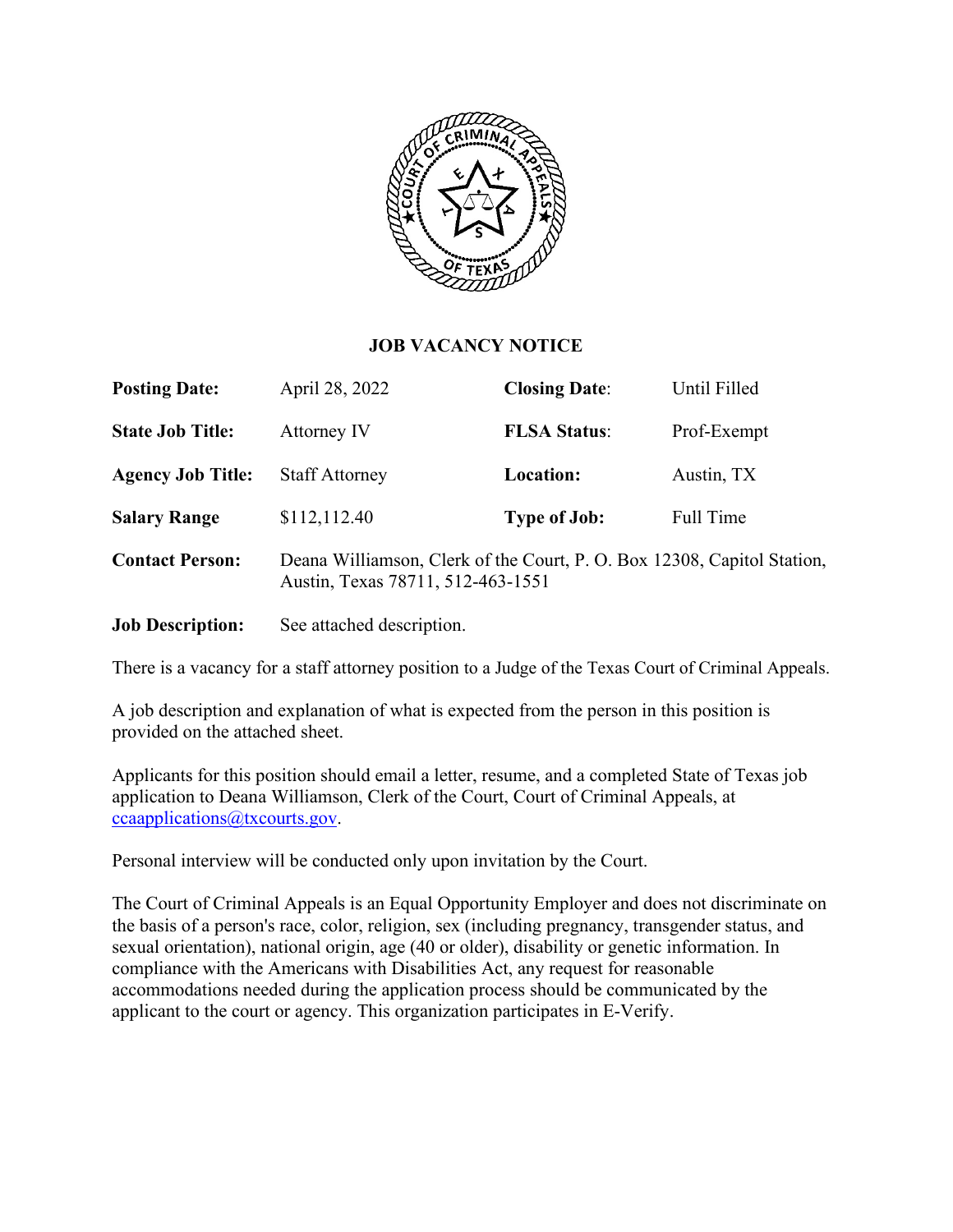### **ATTORNEY IV CLASS NO. 3505 SALARY GROUP B27**

### **JOB DESCRIPTION**

## **GENERAL DESCRIPTION**

Performs advanced (senior-level) attorney work. Work involves planning and organizing cases; interpreting laws, rules, and regulations; preparing legal documents; and rendering legal advice and counsel. May train or supervise others. Works under general supervision, with moderate latitude for the use of initiative and independent judgment.

### **EXAMPLES OF WORK PERFORMED**

Advises staff on legal matters and on the interpretation and application of laws, rules, and regulations.

Prepares legal opinions, proposals, and reports.

Performs research for policy and process questions.

Investigates alleged law violations and prepares reports of findings.

Assists in preparing opinions on appeals of decisions and rulings.

Assists in planning and organizing work assignments.

May research, draft, or assist in drafting bills and amendments for legislative consideration. May train or supervise others.

Performs related work as assigned.

# **GENERAL QUALIFICATION GUIDELINES**

### **Experience and Education**

Graduation from an accredited law school with a Bachelor of Laws (LLB) or a Juris Doctor (JD) degree. Member in good standing with the State Bar of Texas.

#### **Knowledge, Skills, and Abilities**

Knowledge of legal principles, practices, and proceedings; state and federal laws, rules, and regulations; and agency administrative rules and regulations.

Skill in legal research, writing, and analysis; the use of a computer and applicable software; using reasoning and logic; identifying and solving complex problems; prioritizing workloads; negotiation skills; and using judgment to identify courses of action.

Ability to plan and organize work, prepare opinions and briefs, interpret and apply laws and rules, communicate effectively, and train and/or supervise the work of others.